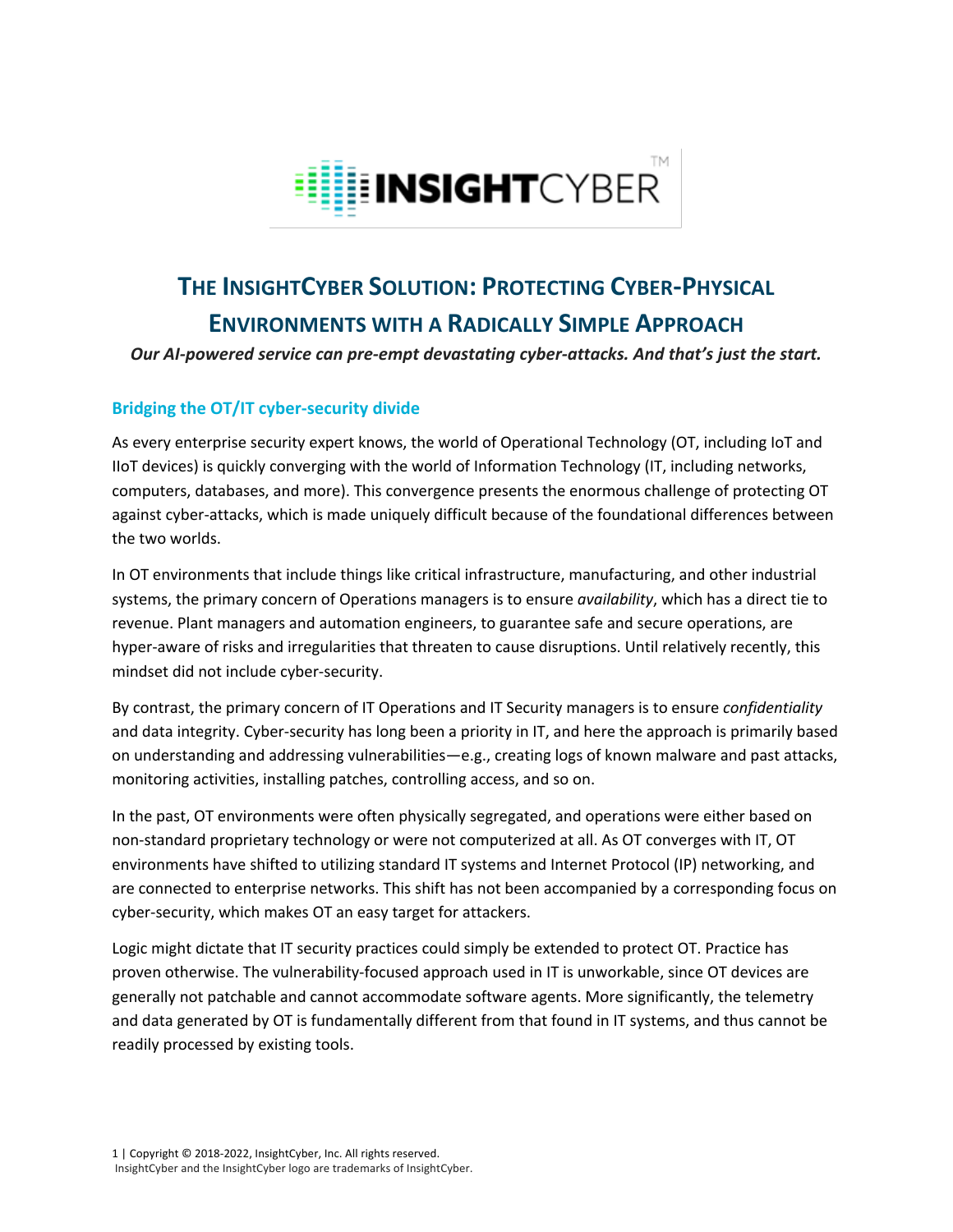InsightCyber bridges the OT/IT gap with a groundbreaking new approach that protects OT by recognizing attacks in their very earliest stages, rather than focusing on vulnerabilities. The service is unobtrusive and cost-effective, and it dovetails seamlessly with existing enterprise security tools and processes.

#### **Continuous monitoring + advanced AI**

InsightCyber's AI-powered service works by continuously monitoring an organization's complete OT activity and watching for signs that an attack is either underway or imminent.

The service tracks the functionality, connectivity, and network activity of every single connected asset in near real time and compares observed activity with desired normal behavior. When it detects even the smallest operational anomaly, the service processes the deviation and sends an alert when a problem is confirmed.

In addition to 24/7 monitoring, alerting, and reporting, the service also offers incident and breach response, which is critical to the protection of operations, revenue, and regulatory compliance. In these cases, customers can receive custom alerts based on risk criticality and regulatory controls, with AIgenerated playbooks for fast response and remediation.

## **An original approach to AI for OT**

The power of the InsightCyber service comes from an innovative application of AI, built from the ground up with new algorithms designed specifically to work in the OT context. Our approach comprises Neural Networks and Deep Learning, and includes game theory, video game technology, semantic engines, and real-time investigation. It employs self-learning AI, which enhances the service's ability to identify, understand, and respond to new problems as it works with new data.

The InsightCyber team spent three years honing and fine-tuning this new breed of AI, refining the models by working with a vast amount of real-world data generated through development partners. So even though the offering is a new one, it is remarkably well-educated.

## **SIEM capabilities in an OT context**

Within hours of initiating the InsightCyber service, customers are given a view of their operational environments that typically reveals a surprising number of "unknown/rogue" assets, which are undetected or misidentified. In fact, the ability to generate and maintain an up to date, comprehensive inventory of assets is one of the primary benefits of the service.

The greater value is derived from the powerful analytics engine that underlies the service. With a finegrained understanding of operational data (from our Collector devices as well as OT data streams from other sources), InsightCyber can deliver significant benefits beyond effective cyber-protection in areas such as compliance, risk modeling, and cost management.

Significantly, the InsightCyber service is designed to operate natively within the OT infrastructure, which means it can deliver SIEM-like processing capabilities for pre-analysis of OT security platform data. Combined with powerful new behavioral analytics, the service holds the promise of correlating and